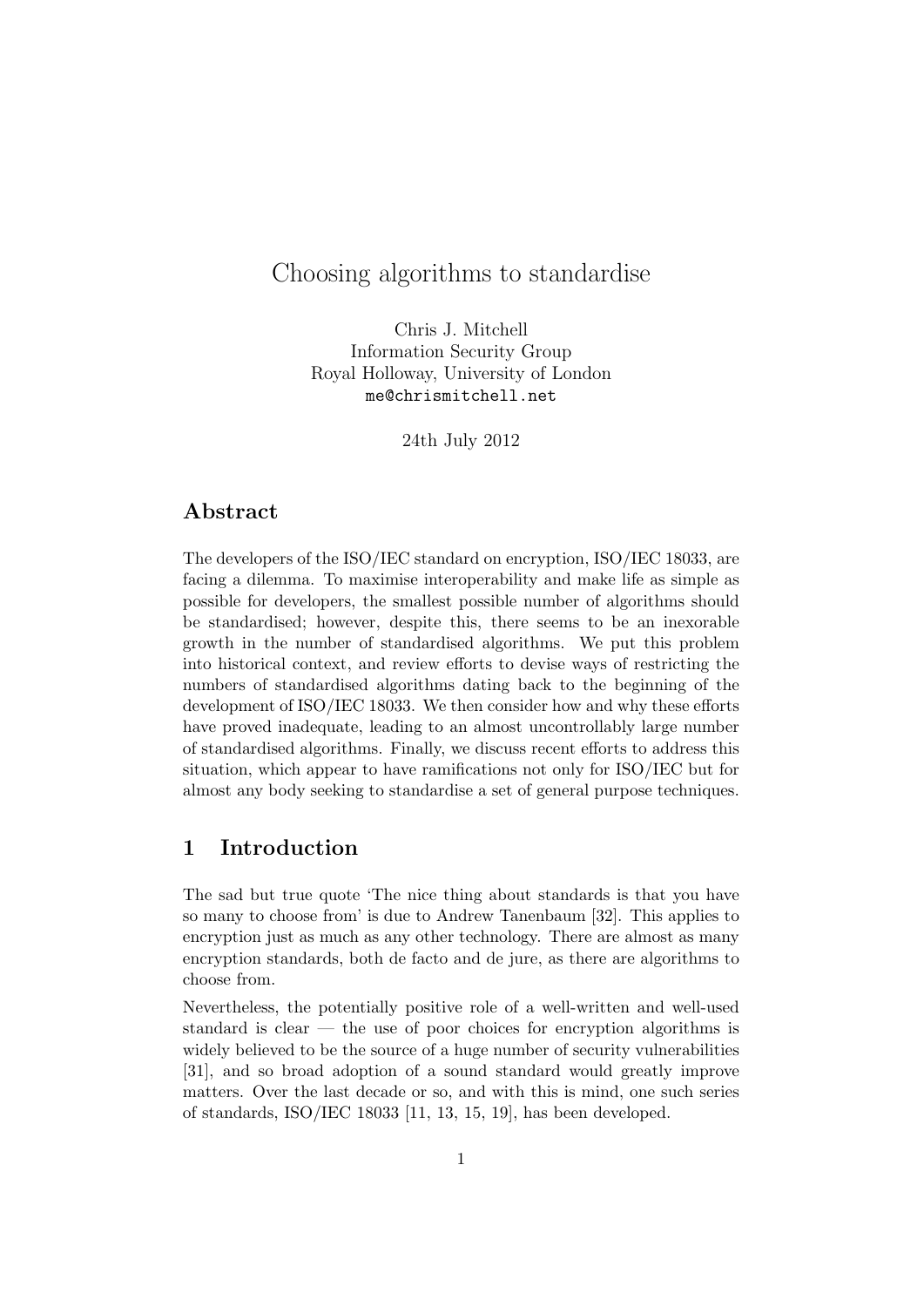From the beginning of its development, experts in the committee responsible for its drafting (ISO/IEC JTC1/SC27/WG2) were aware of the possible danger of ISO/IEC 18033 becoming nothing more than a large catalogue of known algorithms, rather than a carefully selected set of algorithms recommended for wide use. As a result, in the introductory part (ISO/IEC 18033-1 [11]) a list of 'criteria for inclusion of ciphers in ISO/IEC 18033' was included, one objective for which was to try to minimise the number of standardised schemes. The inclusion of these criteria has only had very limited success in reducing the number of standardised algorithms — for example, ISO/IEC 18033-3 [15] (concerned with block ciphers) contains a total of seven different algorithms, and there seems to be constant pressure for the standard to be expanded to include new algorithms.

With this in mind, over the last couple of years work has been ongoing on 'beefing up' these criteria, to try to end this proliferation. In this article we review this work and consider the likely outcome, as well as possible implications for the general notion of standardising specific algorithms (of all types); we also note the possible wider applicability of such criteria. Additional inputs to the standardisation process are sought from all interested parties.

The reminder of the article is structured as follows. In section 2 we briefly review the history of encryption standardisation. This is followed in section 3 by a discussion of possible ways of deciding what should, and should not, be standardised. In section 4 we then consider the recent (failed) efforts to include the Russian block cipher GOST in ISO/IEC 18033-3. More recent efforts to produce a more rigorous set of selection criteria are discussed in section 5, followed by concluding remarks in section 6.

# **2 Standards for encryption**

Encryption standardisation in the public domain dates back to the 1970s, when the National Bureau of Standards (NBS) in the US decided to create a standard for use by federal government bodies when procuring security products. Of course, there were, no doubt, closed 'standards' in use long before this, e.g. as employed by military alliances, but this is beyond the scope of this paper.

As has been widely documented (see, for example, Meyer and Matyas [27]), to achieve its goal the NBS launched a competition to select a standard algorithm. IBM was the only entrant and, after some modifications, IBM's submission became the still very widely used Data Encryption Standard (DES) block cipher, defined in the NBS Federal Information Processing Standard (FIPS) 46 [30].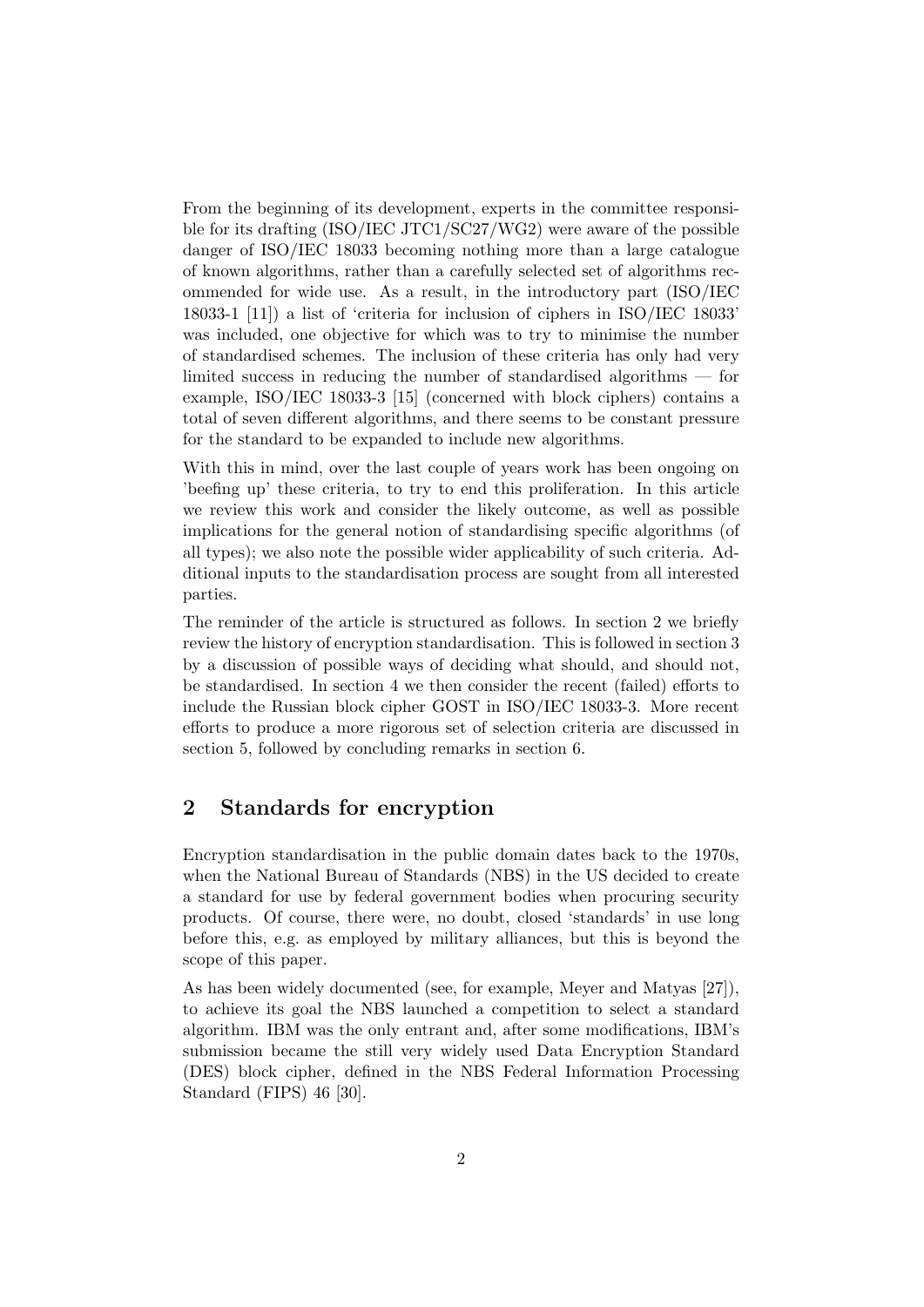From the very beginning, the relatively short (56-bit) key length of DES gave rise to concerns about its security (see Diffie and Hellman [3]). More recently, both software and hardware attacks taking advantage of this property have been demonstrated [1, 4]. As a result, triple DES, involving three iterations of DES using two or three keys, was introduced as a more secure yet backwards compatible alternative; triple DES was included in an updated version of the original standard, as issued by the National Institute for Standards and Technology (NIST), the successor body to NBS [28].

Whilst it remains very widely used, triple DES was always only a stopgap solution, since it is relatively inefficient and it needs to be used with care to avoid cryptanalytic attacks. As a result, following another competition, in 2001 NIST adopted the Advanced Encryption Standard (AES) algorithm as a replacement for both DES and triple DES [29].

Whilst DES, triple DES and AES have been very widely used, they were originally national rather than international standards. Many other nations have adopted national standards, although they have been much less influential internationally, and we do not consider them further here  $-$  the main focus of this paper is on international standardisation and, more specifically, ISO/IEC standards.

Within ISO, work on standards for cryptographic techniques goes back to the early 1980s. One of the first projects within SC20, the cryptography sub-committee of ISO TC97, was to make the DES algorithm into an international standard. Work on this progressed successfully until the very final stage — after a successful final ballot of member bodies, adoption of DES as an ISO standard was blocked for political reasons within the organisational structure of ISO itself. Following this, and for the same reasons, a decision was made to abandon any attempts within ISO to standardise encryption techniques, although work continued on standards for other cryptographic methods, including digital signatures, message authentication codes (MACs), key management schemes, and authentication protocols. Standards on all these technologies were, and continue to be, produced.

Despite the decision to abandon standardisation of encryption, it was nevertheless felt that a standardised naming scheme for encryption techniques was needed, e.g. for algorithm negotiation in communications protocols. This gave rise to the notion of the ISO register of cryptographic algorithms, intended as an agreed list of algorithms, each with a unique name. The form of the register, and the procedures for inclusion in it, were standardised in ISO/IEC 9979  $[9]$ <sup>1</sup>. However, inclusion in the register was not intended to indicate that an algorithm is recommended for use, or has met any minimum set of criteria for security — it simply functioned as a way of naming schemes. Eventually a total of 24 algorithms were included in the register.

<sup>&</sup>lt;sup>1</sup>Although now defunct, the register is still online at  $www. IS0-register.com$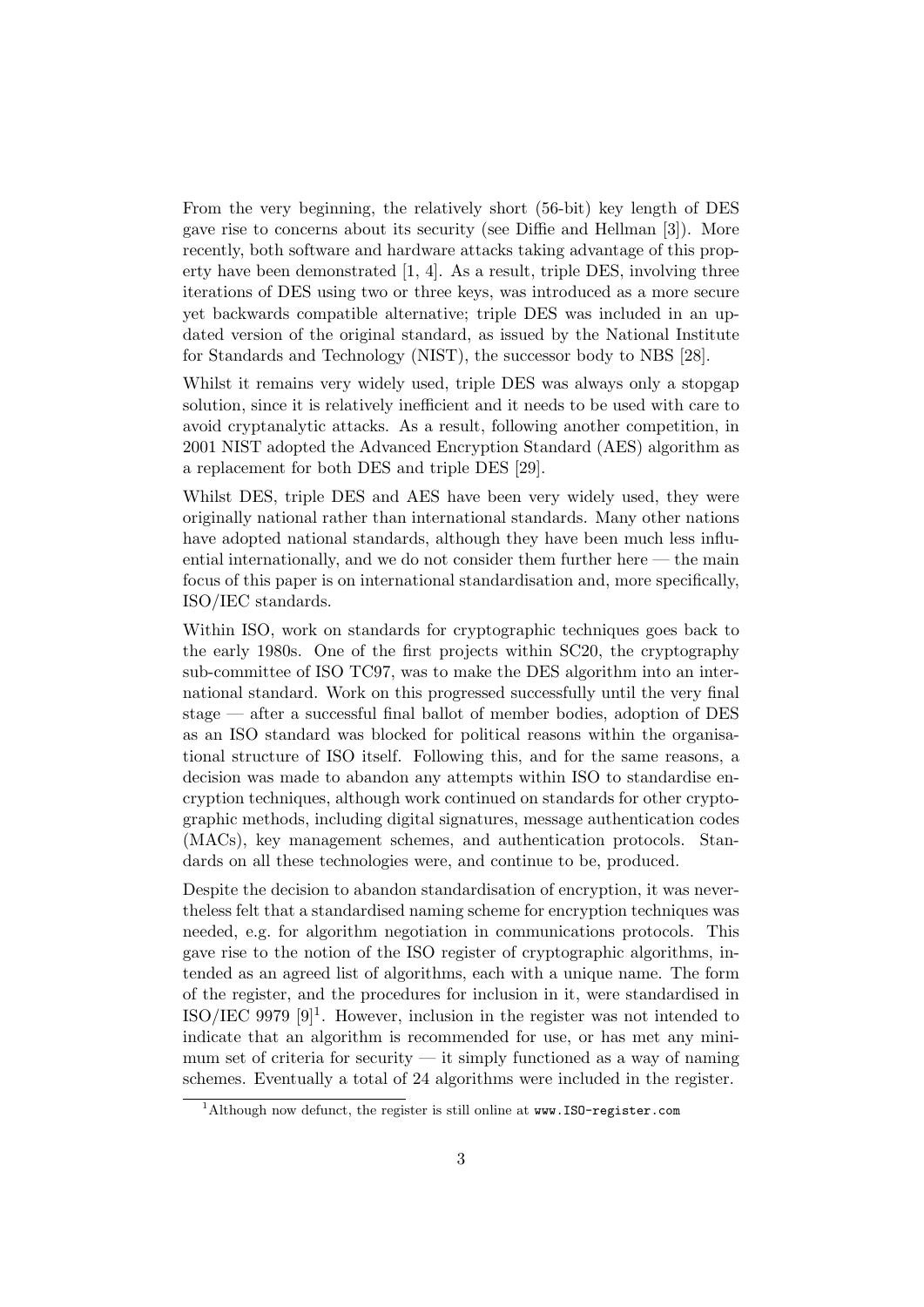By 2000, the political climate had changed sufficiently for the ISO standardisation of encryption algorithms to become possible. As a result, ISO/IEC JTC1/SC27 (the successor committee to TC97/SC20), started work on what became a four-part standard on encryption techniques, ISO/IEC 18033. This standard, which forms the main focus of this article, has the following coverage.

- Part 1, [11], is an introductory part, and provides definitions for the subsequent parts which specify algorithms. Most significantly from the perspective of this paper, it contains an annex entitled 'Criteria for inclusion of ciphers in ISO/IEC 18033', which we discuss in greater detail in section 3.
- ISO/IEC 18033-2, [13], is concerned with asymmetric encryption.
- The third part, [15], covers block ciphers. Modes of operation for block ciphers, i.e. standardised ways to use block ciphers for encryption, are described in a separate standard, ISO/IEC 10116 [12].
- Finally, part 4, [19], specifies stream cipher techniques.

Of course, although it forms the main focus of this paper, ISO/IEC 18033 is not the only international encryption standard. For example, the IEEE P1363 committee has developed a series of standards for asymmetric cryptography [5, 7, 8, 6], including encryption techniques. The RSA company has also developed a series of specifications for the use of public key techniques, known as the PKCS specifications<sup>2</sup>.

In addition there are a wide range of sector-specific encryption standards, including for the GSM, 3GPP and LTE mobile networks, and for use in banking applications. Finally, national and regional efforts have been put in place to try to evaluate cryptographic techniques, including ECRYPT and ECRYPT  $II^3$  in Europe, and CRYPTREC<sup>4</sup> in Japan.

For a more detailed review of the history of encryption standardisation up to 2004, see chapter 4 of Dent and Mitchell [2].

# **3 Criteria for standardisation — a history**

From the very beginning of the ISO/IEC 18033 standardisation effort in 2000, the danger of the standard ending up like the register was recognised. That is, there was widespread concern that the standard should not consist

 $^{2}$ See http://www.rsa.com/rsalabs/node.asp?id=2124

<sup>3</sup>See http://www.ecrypt.eu.org/

 $^4$ See http://www.cryptrec.go.jp/english/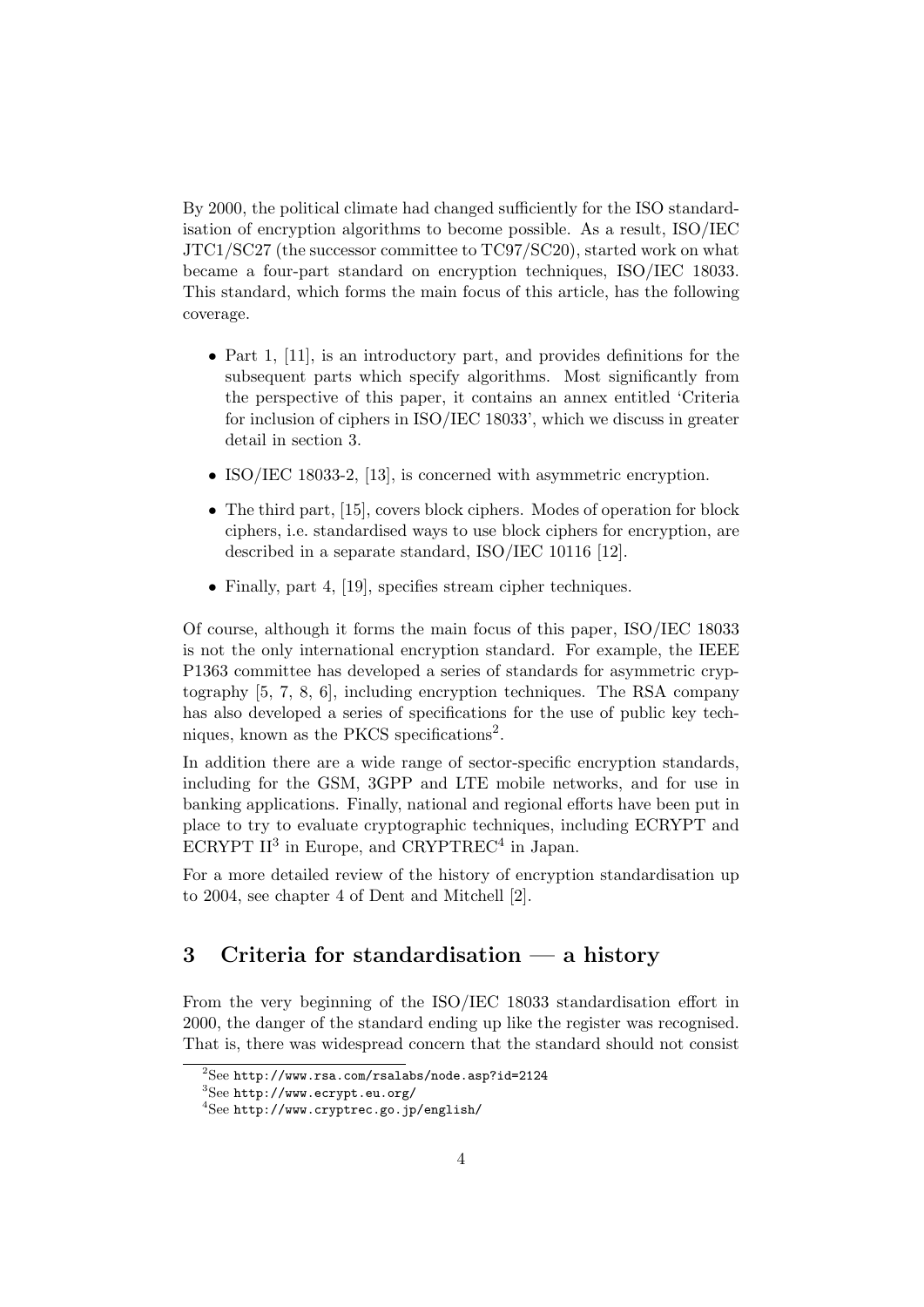of a long list containing everyone's favourite algorithm, but should instead contain a short list of algorithms recommended for widespread use.

As a result, the very first working draft of what would become ISO/IEC 18033-1 [10] contained a list of 'Criteria for inclusion of algorithms in this standard'. The intention was to devise a list of properties necessary for an algorithm to be included in the standard, with the goal of trying to reduce the number (and improve the quality) of the standardised algorithms. This list was included in the main body of the draft, making the criteria *normative* (i.e. mandatory) and not just *informative* (i.e. advisory). The text given in the 1st working draft was as follows.

The algorithms included in subsequent parts of this international standard have been selected from the large variety of encryption algorithms published and in use. The exclusion of particular algorithms does not imply that these algorithms are insecure. The algorithms specified represent a small set of algorithms chosen according to the following criteria (where the order of presentation of the criteria is not of significance).

The evaluation will be made with respect to the following aspects of the algorithm.

- 1. The *security* of the algorithm, i.e. selected algorithms must be resistant to cryptanalytic attack. The existence of a proof of security will be regarded as a significant argument in favour of an algorithm, depending on the security model and the proof assumptions. The nature of any evaluations will also be of great importance, especially those conducted by widely recognised evaluation organisations.
- 2. The *performance* of the algorithm on a variety of typical platforms. This will include not only issues such as time and space efficiency, but also whether or not it has characteristics that give it advantages over other techniques.
- 3. The nature of any *licensing issues* affecting the algorithm.
- 4. The *maturity* of the algorithm. The maturity of the algorithm will be evaluated in terms of how extensively it has been used, how widely any analysis has been published, how much the algorithm has been scrutinised, and whether or not the algorithm has already been adopted by another standards organisation.
- 5. The existing *level of use* of the algorithm. Unless other considerations over-ride such a decision, algorithms that are de facto standards are to be favoured over less well-used algorithms.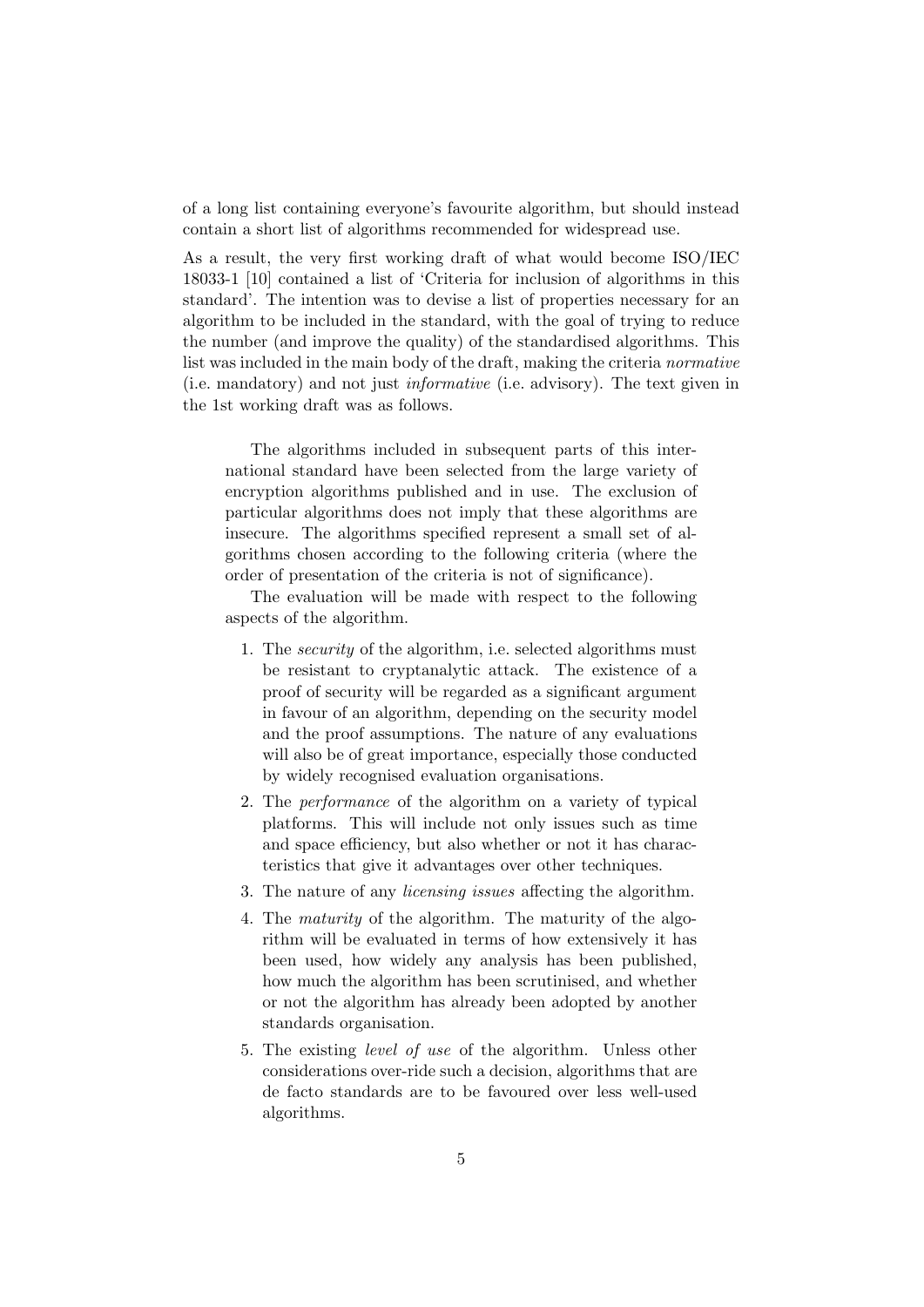- 6. In general, the *number* of algorithms to be standardised in each part of this international standard should be as small as possible. Two exceptions to this rule exist.
	- (a) Where two algorithms have different characteristics, e.g. *n*-bit block ciphers with different values of *n* or ciphers with widely differing computational and space implementation requirements, and both sets of characteristics have practical significance, ciphers of both types are likely to be standardised.
	- (b) It is generally desirable to have available standard ciphers based on different fundamental principles, such that if one cipher becomes vulnerable to cryptanalytic attack, another algorithm has a good chance of remaining secure.

Making such a list normative was controversial; some nations preferred deleting the list altogether. As a compromise it was eventually agreed to include the list (in modified form) in an annex to ISO/IEC 18033-1, making it informative. The final text of this annex [11] is as reproduced below.

The ciphers included in subsequent parts of ISO/IEC 18033 have been selected from the large variety of such techniques published and in use. The exclusion of particular ciphers does not imply that these techniques are insecure. The ciphers specified represent a small set of techniques chosen according to the following criteria (where the order of presentation of the criteria is not of significance).

Evaluations are made with respect to the following aspects of the cipher.

- 1. The *security* of the cipher, i.e. selected algorithms must be resistant to cryptanalytic attack. The existence of a proof of security is regarded as a significant argument in favour of a cipher, depending on the security model and the proof assumptions. The nature of any evaluations is also of great importance, especially those conducted by widely recognised evaluation organisations.
- 2. The *performance* of the cipher on a variety of typical platforms. This includes not only issues such as time and space efficiency, but also whether or not it has characteristics that give it advantages over other techniques.
- 3. The nature of any *licensing issues* affecting the cipher.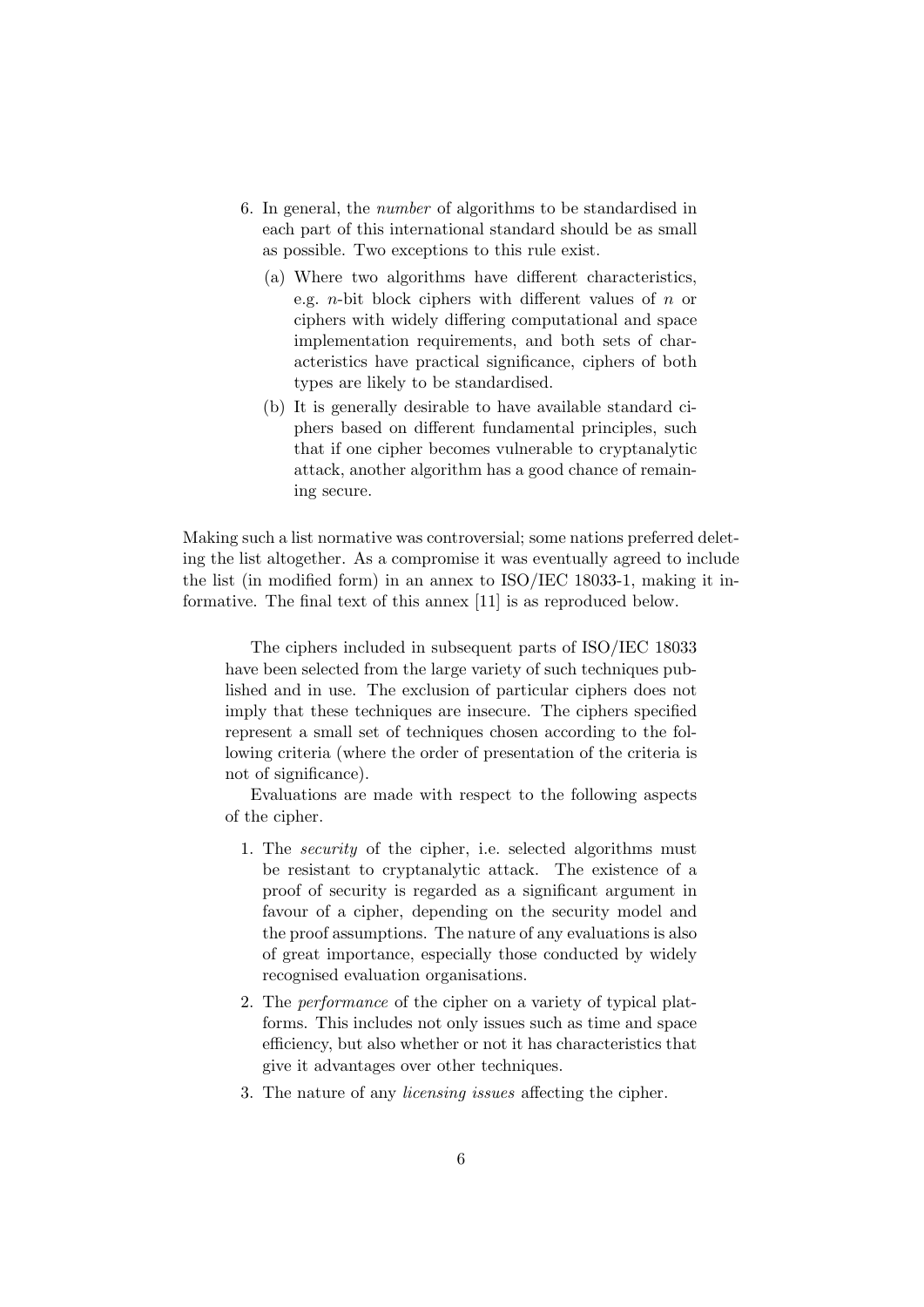- 4. The *maturity* of the cipher. The maturity of the cipher is evaluated in terms of how extensively it is used, how widely any analysis has been published, and the level to which the cipher has been scrutinised.
- 5. The degree to which the cipher is *endorsed* by a recognised organisation (e.g. a standards body, government security agency, etc.), or is under investigation and/or analysis for endorsement by such a body.
- 6. The existing level of *adoption* of the cipher. Unless other considerations over-ride such a decision, ciphers that are de facto standards are to be favoured over less well-used techniques.
- 7. In general, the *number* of ciphers to be standardised in each part of of ISO/IEC 18033 should be as small as possible. Two exceptions to this principle exist.
	- (a) Where two ciphers have different characteristics, e.g. *n*-bit block ciphers with different values of *n* or ciphers with widely differing computational and space implementation requirements, and both sets of characteristics have practical significance, ciphers of both types are likely to be standardised.
	- (b) It is generally desirable to have available standard ciphers based on different fundamental principles, such that if one cipher becomes vulnerable to cryptanalytic attack, another cipher has a good chance of remaining secure.

It is interesting to note that apart from a few small wording changes, the text of the criteria did not change much over the four years during which the standard went from first draft to published version. The main change was to replace 'level of use' with 'degree of endorsement'. It seems reasonable to conclude that the general tone, and rather vague wording, of the criteria met with general approval.

While the criteria have proved useful in considering which algorithms should be standardised, they have been far from successful in restricting the number of standardised schemes (despite criterion 7 in the above list). ISO/IEC 18033-2 [13] contains a total of six public key encryption schemes (together with three data encapsulation mechanisms), the second edition of ISO/IEC 18033-3 [15] specifies seven different block ciphers, and the latest version of ISO/IEC 18033-4 [19] contains five stream cipher schemes. Recently the situation has been exacerbated by the publication of a four-part standard on 'lightweight' cryptographic techniques, ISO/IEC 29192 [20, 23, 24, 25],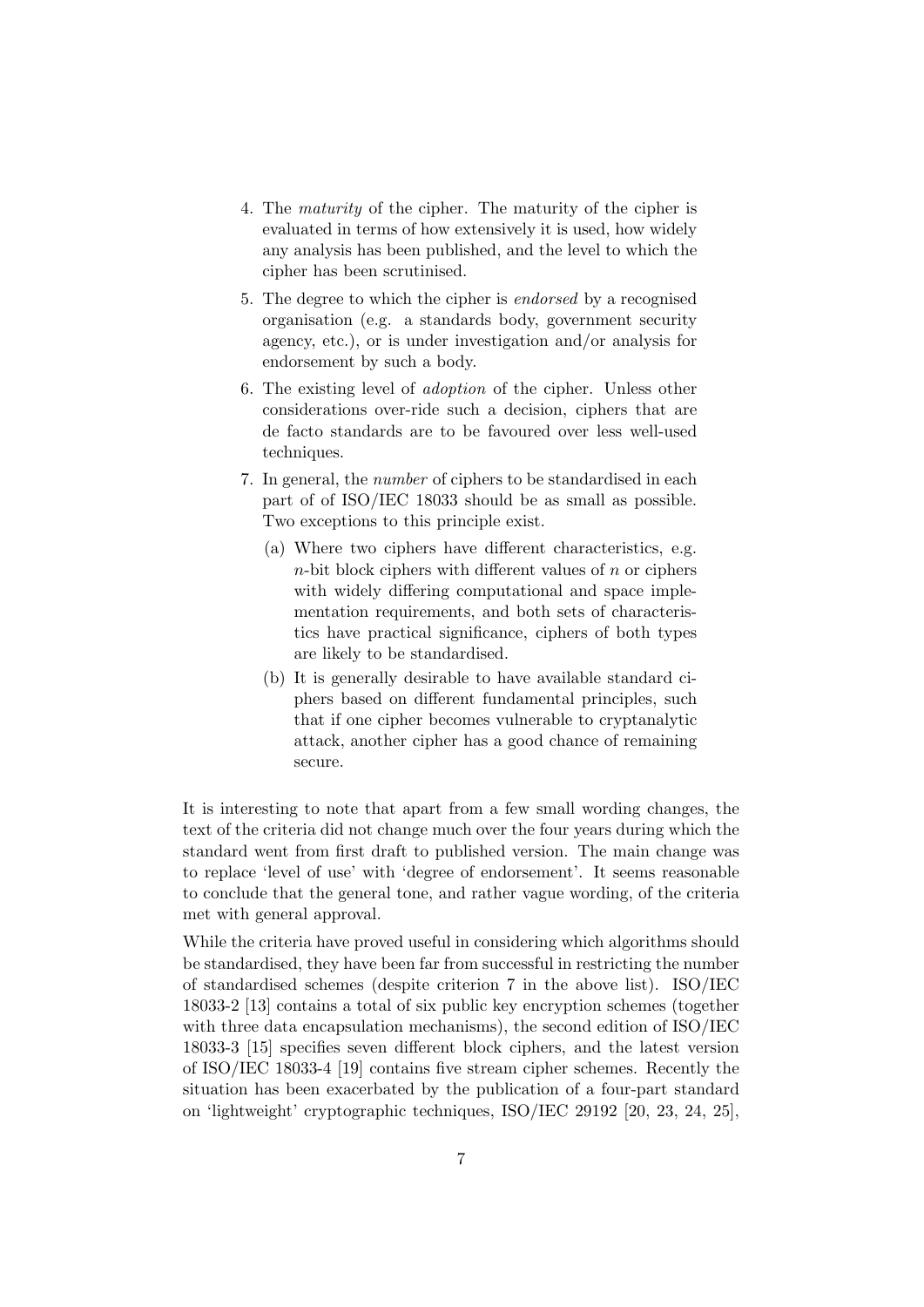covering block ciphers, stream ciphers and asymmetric techniques. The lightweight block cipher standard, ISO/IEC 29192-2 [24], contains a further two block ciphers, and the lightweight stream cipher standard, ISO/IEC 29192-3 [25], contains three stream ciphers. That is, when combined with ISO/IEC 18033, there are a total of nine ISO/IEC standard block ciphers and eight standard stream ciphers.

Ideally, one might imagine a scenario where the numbers of standardised algorithms was perhaps not much more than half the above numbers, which would still allow for some degree of choice. Perhaps the major problem with the ISO/IEC standardisation process is that it is much easier to include a new algorithm into a draft standard than it is to remove it once it is there.

Recently, and rather belatedly, SC27/WG2 has decided that the situation is becoming such that the reputations of ISO and IEC could be damaged if the list of standardised algorithms is permitted to continue to grow in length. We will consider in section 5 how progress is being made in this direction. However, we first consider recent events which will continue to inform the debate about how to choose algorithms for standards.

### **4 GOST — to standardise or not to standardise?**

Concerns regarding the fact that the standard was in danger of becoming a catalogue containing a large number of algorithms, rather than a small number of carefully scrutinised and recommended algorithms, were exposed during the long and painful discussions regarding the possible ISO adoption of the GOST cipher. GOST 28147-89 [33] is a Russian national standard block cipher, the origins of which date back to the 1970s.

In April 2009, a proposal to include the GOST block cipher in ISO/IEC 18033-3 was circulated [14]. Much of the discussion about whether or not to include the algorithm centered around the criteria given in ISO/IEC 18033-1. Arguably the algorithm met all the criteria, although there was considerable resistance to the idea of adopting the algorithm, since it was seen as being both outdated in design and rather inefficient.

After almost two years of discussions, the decision eventually came to a vote, the result of which was not to standardise GOST [21]. The discussion was finally swung by the appearance of a paper by Isobe [26], describing an attack against GOST significantly faster than a brute force attack<sup>5</sup>. Whilst far from practical, it was felt that the existence of such an attack meant that GOST should not be standardised; however, this is going beyond what is stated in the criteria, since the attack in no way threatens the security of

<sup>&</sup>lt;sup>5</sup>Since this paper has been published, other attacks on GOST have been described, although none are in any sense practical.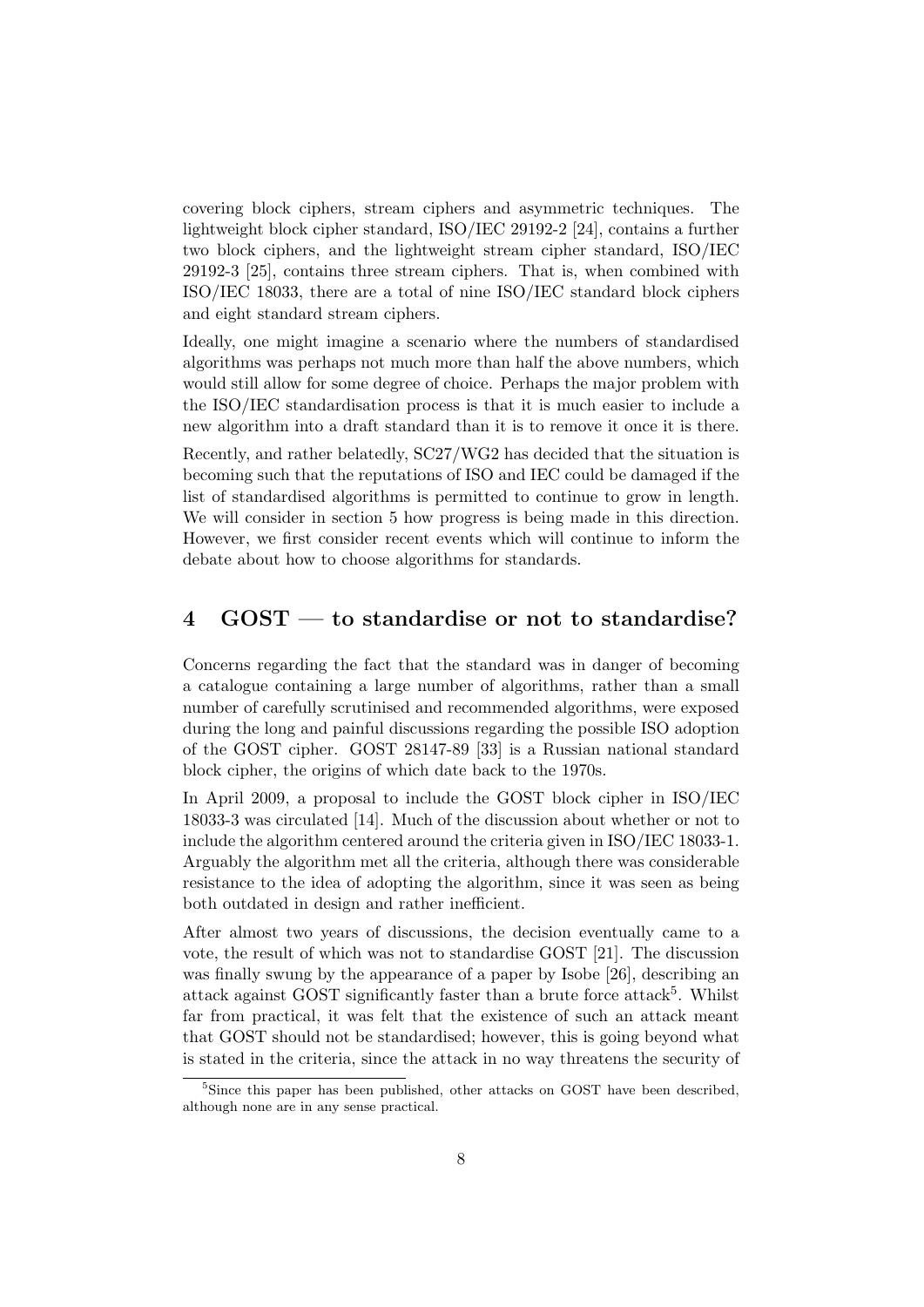the scheme. This decision suggests that the criteria need to be made more explicit, so that it is made explicit that algorithms which are clearly less secure than they are designed to be should not be standardised.

## **5 Recent developments**

Over and above the GOST discussions, concerns about the number of algorithms being standardised had been growing within SC27 for some time, and this came to head during the SC27/WG2 meeting in Berlin in October 2010. The ECRYPT II project had submitted a fairly strongly worded liaison statement to SC27/WG2 [17] criticising the apparent policy of making ISO/IEC standards into catalogues of algorithms rather than carefully selected recommendations. The liaison statement contained the following warning.

Finally, we would like to stress the difficulty of creating stable cryptographic standards. If a standard includes an algorithm, that is subsequently broken, it becomes urgent to update the standard, lest users lose confidence in the standard. Special care has to be taken in order to avoid too frequent updating or amendment of standards because algorithms have been broken. Furthermore, the usefulness of a standard with more than a few ciphers is questionable, since it impedes rather than enhances interoperability.

Therefore, standards should not just be collections of algorithms that are unbroken at the time of submission. The selection of which algorithms to include in a standard must be performed with great diligence, and only algorithms that offer sufficient confidence in their security in the long term should be considered. Such confidence can only be obtained once an algorithm reaches a certain level of maturity through extensive evaluation and analysis.

It is not surprising that a long and heated debate about this liaison statement took place in Berlin. The main conclusions of this debate are reported in the meeting report [16], in which the following statement is made.

[The liaison statement from ECRYPT II] had a recommendation regarding the choice of encryption algorithms for inclusion in our standards. It also said that ISO should not merely have a collection of ciphers but rather have fewer ciphers and choose them carefully. Liaison officer from ECRYPT II attended the meeting and pointed out that many years ago a cipher register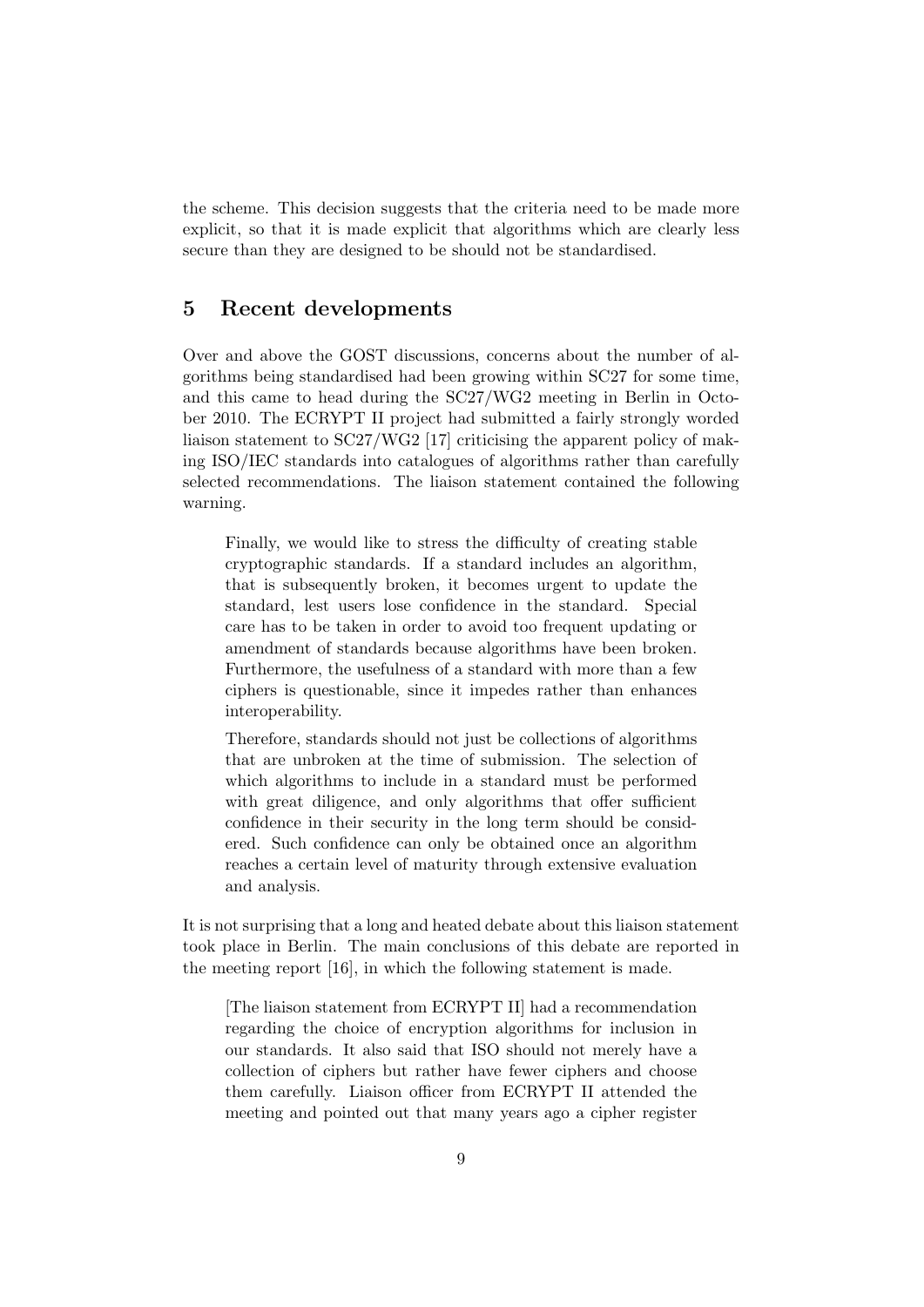was kept instead of a standard on ciphers, and that the current standard was growing into something similar to a register again, except that it was called a standard.

The general consensus seemed to be that WG2 experts did agree with ECRYPT II that care should be taken in choosing the encryption algorithms, but no consensus could be reached by the meeting as to the criteria to be used to choose the best ciphers as well as the number of ciphers, and it was agreed that a study period should be established in WG2 to investigate the selection criteria.

There were concerns within the delegates present regarding the ongoing project and the impact that the establishment of a study period has on the progressing of these projects at the meeting. Everyone at the WG2 meeting seemed to be in agreement that the study period should not disrupt the current projects and that it should be conducted independently of them. A number of questions which must be included in the call for contributions were set up by the experts during the meeting.

Therefore, it was agreed to establish a study period on the criteria for standardization of encryption algorithms. At this stage this study period will focus only on encryption algorithms and may be broadened in a next stage to include other mechanisms. It was also agreed to send out a call for contributions with the questions.

As can be seen from the meeting report, this very serious matter was dealt with by setting up a committee! Of course, to be fair, this is pretty well the only measure that a standards committee can take.

The initial call for contributions to this study period [18] asked a total of eight questions, as follows.

- 1. What is the appropriate number of algorithms that should be in the ISO/IEC 18033 standards?
- 2. During the selection process, as well as in the ECRYPT II liaison statement, some terms are often used for selection criteria. There does not seem to be consensus on how to define these criteria exactly.
	- *•* What are appropriate definitions of 'The algorithm should be widely known'?
	- *•* What are appropriate definitions of 'The algorithm should be sufficiently analysed'?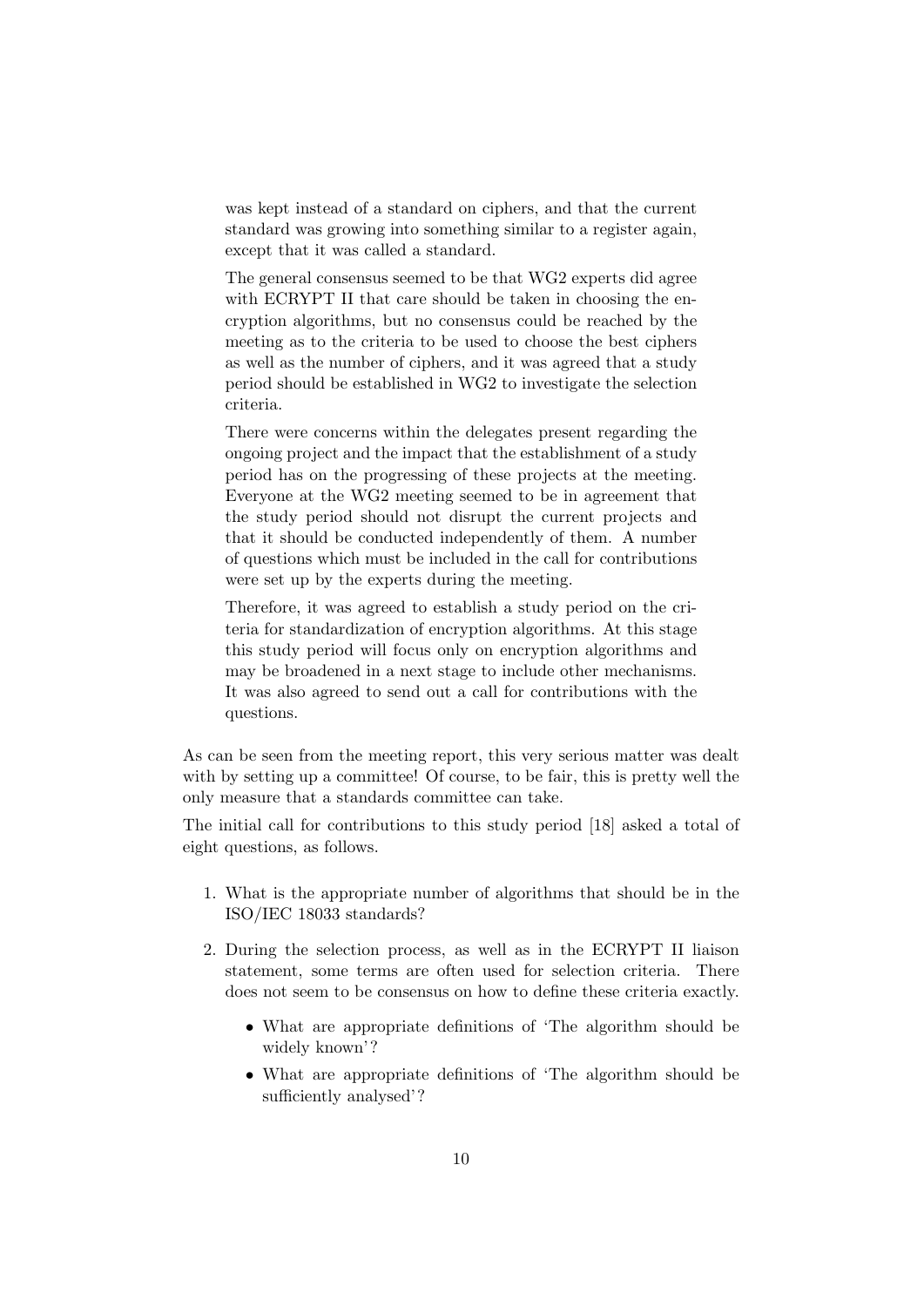- What should the criteria be to define 'The algorithm should be sufficiently mature for standardisation'?
- 3. Should ISO/IEC documents address different levels of security, e.g. low security, medium security, high security? If so, please provide suggested levels.
- 4. Do you have any research available regarding the use of algorithms published in SC 27 standards within your country or the world? If so, please provide such research to this study period.
- 5. What do you think should be the selection criteria to standardise algorithms in SC27/WG2?
- 6. What is your opinion regarding the algorithms currently included in the standards as set out in 1. above.
- 7. The ECRYPT II liaison statement listed the following algorithms for consideration for inclusion into the SC 27 standard (possibly 29192- 3 or 18033-4). Please formulate an opinion on which cipher(s) you support for inclusion in the SC27/WG2 standard.
- 8. Is there anything else you want to contribute to the study period regarding how algorithms should be selected for inclusion in SC27/WG2 standards?

In the ensuing 18 months, not all these questions have been addressed satisfactorily, but the study period is nevertheless having some effects. In particular, it has been decided to revise ISO/IEC 18033-1 to both strengthen and clarify the selection criteria, and also to make them normative as opposed to informative.

This has been implemented in the current (2nd) working draft of the revised version of ISO/IEC 18033-1 [22]. The annex containing the criteria has been made normative, and has been expanded considerably to contain three main parts, as follows.

- The first part specifies 'Minimum qualification criteria for addition of ciphers'. It states that 'In order for a cipher to be considered for inclusion in subsequent parts of this International Standard  $\dots$  [it]  $\dots$ shall comply with the following requirements'. These requirements are as follows.
	- a) *Minimum security strength*: All ciphers submitted shall have [a] minimum security strength of 128 bits. Additionally the only known cryptanalytic attacks against the cipher shall not be faster than generic attacks against the cipher.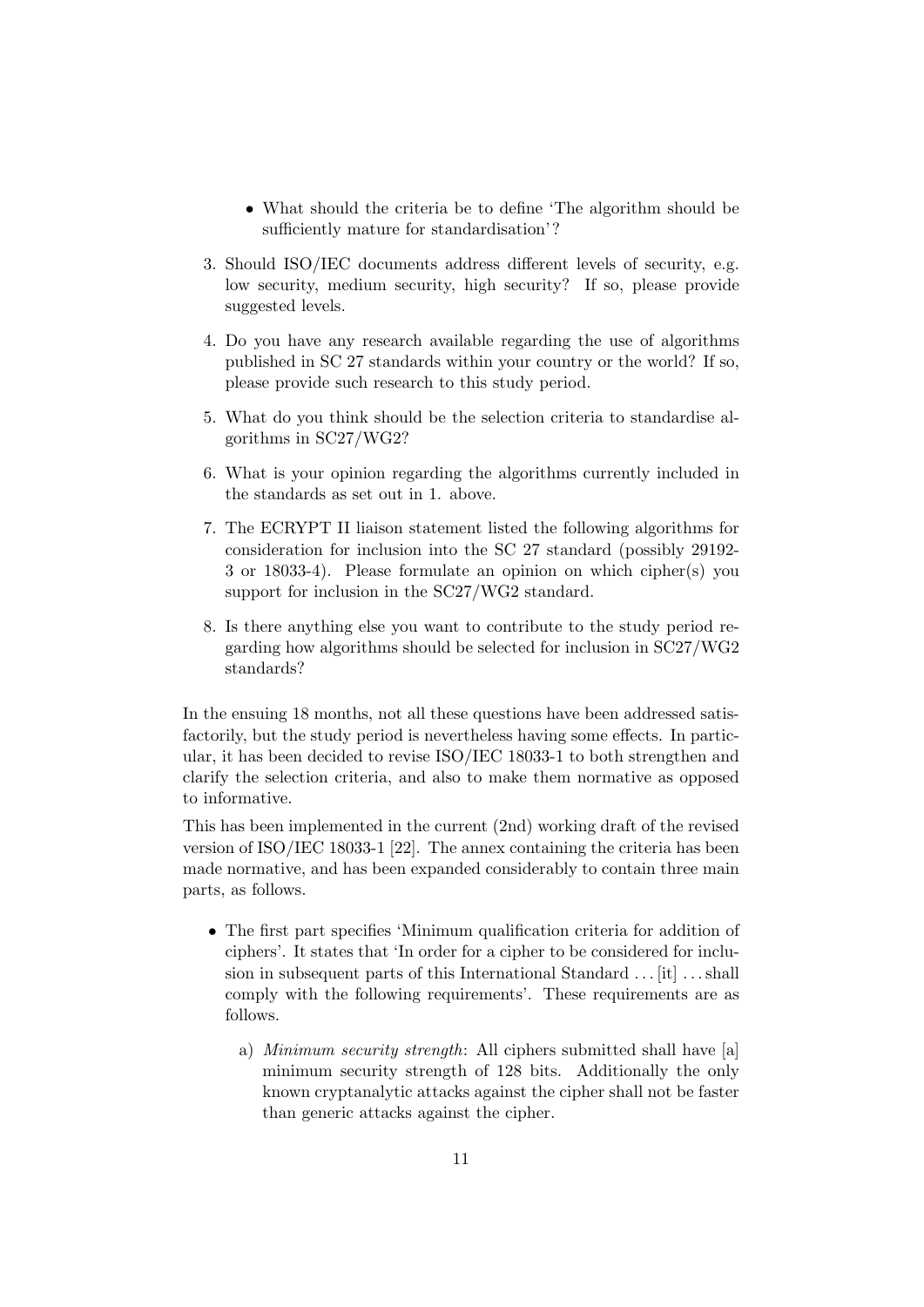- b) *Public domain*: The cipher description shall have been published for a minimum period of 3 years in the public domain. [Examples of acceptable publication venues are also listed].
- c) *Cryptanalysis*: Prior to inclusion a cipher shall have cryptanalysis papers published in peer reviewed journals or conferences such as those listed in b).
- d) *Industry adoption*: Robust evidence shall be provided of commercial applications using the ciphers and possible world-wide deployments of the applications.
- e) *Performance*: Performance measurements occur on many different vectors such as bits/cycle, bits/watt, bits/security level. Robust evidence shall be provided that the cipher offers better performance on the performance vectors that are optimised for the intended applications [than] existing ciphers already in the standard.
- The second part specifies 'Guidelines used for considering encryption algorithms'. These are very similar to the criteria given in the first edition of the standard [11], as listed in section 3 above.
- The third part specifies 'Guidelines for security of cryptanalytic attack'. These guidelines attempt to specify the types of attack that apply to various types of cipher, including in particular asymmetric ciphers, block ciphers and stream ciphers.

Some of this wording (notably that in the third part above) will change significantly in the 3rd working draft, due to be produced by July 2012. However, it is hoped that the wording can be finalised by the end of 2012, and the revised standard published in late 2013.

Although a more specific and normative set of criteria is clearly helpful, unfortunately its effects look set to be limited to what is standardised in the future. Reducing the number of algorithms already standardised is extremely difficult unless, of course, serious vulnerabilities are discovered in any of these algorithms.

This leads naturally to a topic discussed at the meeting of SC27/WG2 held in Stockholm in May 2012, namely criteria for the *removal* of algorithms from standards. The criteria we have developed to date only apply to the inclusion of new algorithms. Clearly any criteria for removal need to be rather different. That is, whilst imperfections in algorithms may preclude their adoption as new schemes, if such imperfections are discovered after standardisation then they are unlikely to necessitate removal of the algorithm from the standard unless there are potential practical security implications. For example, triple DES is standardised in ISO/IEC 18033-3;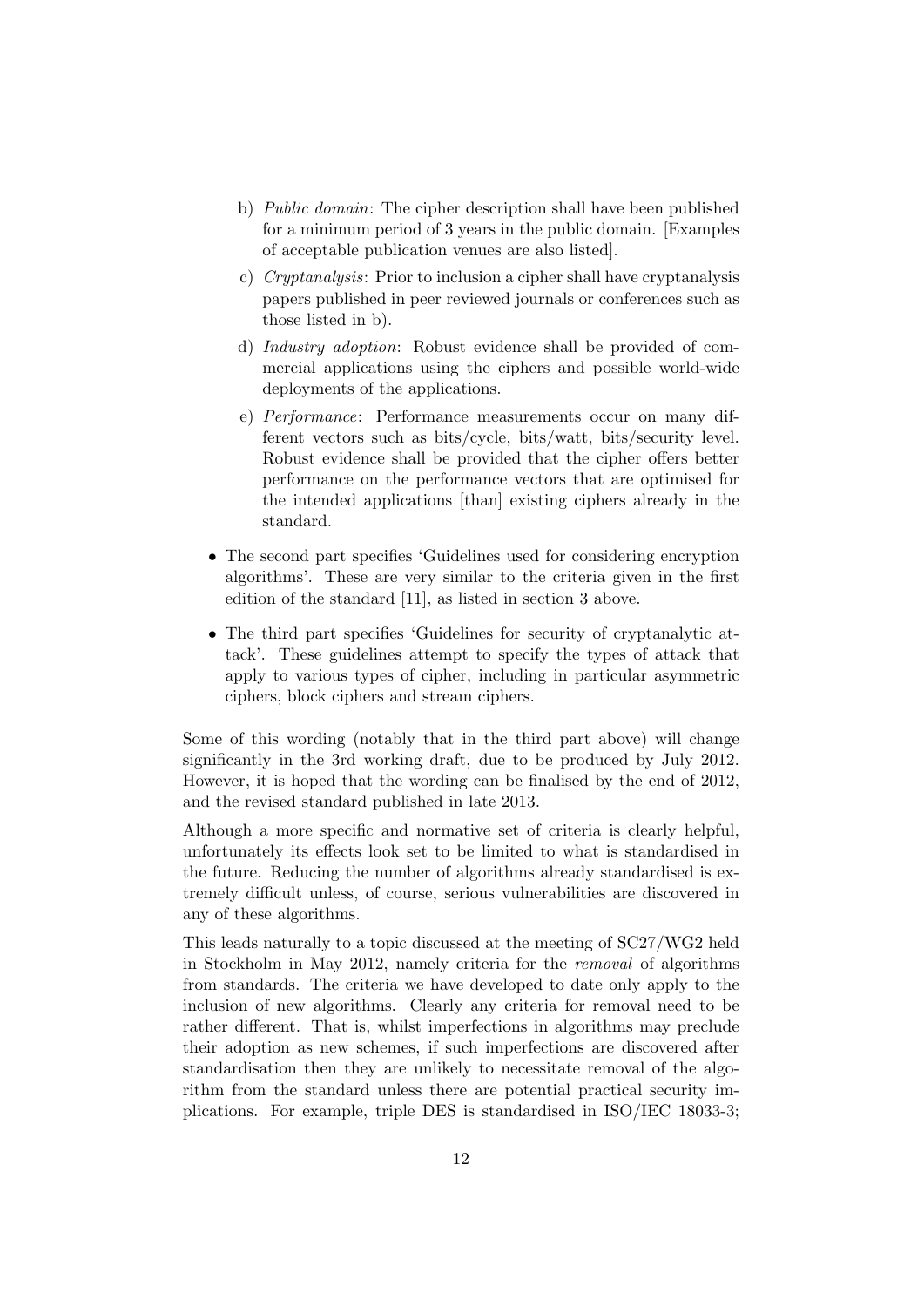although it has known shortcomings, it nevertheless continues to offer useful level of security in practice (if used with care) and hence has not been removed from ISO/IEC 18033-3, at least for the time being. It is hoped that, during 2012, criteria for removal can be developed and added to the draft of ISO/IEC 18033-1. This should clarify the procedures for managing standardised algorithms.

More generally, whilst clarified and strengthened criteria will be of value in managing the portfolio of standardised algorithms, they are certainly not a panacea. The criteria need to be applied rigorously and with appropriate care. Moreover, since no criteria are bullet-proof, the process relies on national member bodies of ISO/IEC, and their delegates to SC7/WG2 meetings, exerting some discipline and self-restraint in the schemes that they propose for standardisation. In the past, it appears that some algorithms have been proposed for reasons more of personal or national pride, rather than because anyone expects them to be widely used. It could be argued that the committee needs to be more robust when addressing national proposals.

Finally, whatever the final results of the deliberations are, it is to be hoped that the results are of wider applicability than simply to ISO/IEC encryption algorithm standards. We have focussed on encryption here simply because this is where some of the greatest problems have been encountered to date, and because this is the area that SC27 is currently wrestling with. There are two obvious areas in which such criteria (perhaps suitably modified) could be applied. Firstly, there are a variety of standards covering cryptographic techniques other than encryption, e.g. digital signature and MAC algorithms, where very similar problems of algorithm proliferation have arisen. Secondly, it would be interesting if other standardisation bodies could consider whether they too might take steps to reduce the number of cryptographic techniques that they standardise.

### **6 Concluding remarks**

As we have discussed, to maximise interoperability and make life as simple as possible for developers, the smallest possible number of algorithms should be standardised; however, despite this, there seems to be an inexorable growth in the number of standardised algorithms. This problem has been put into historical context, and recent efforts to put in place procedures to limit the number of standardised algorithms have been reviewed.

The problem is clearly a difficult one, and a complete solution has not yet been devised. Inputs are sought to the evolving effort to develop criteria for the adoption and retention of standardised cryptographic algorithms.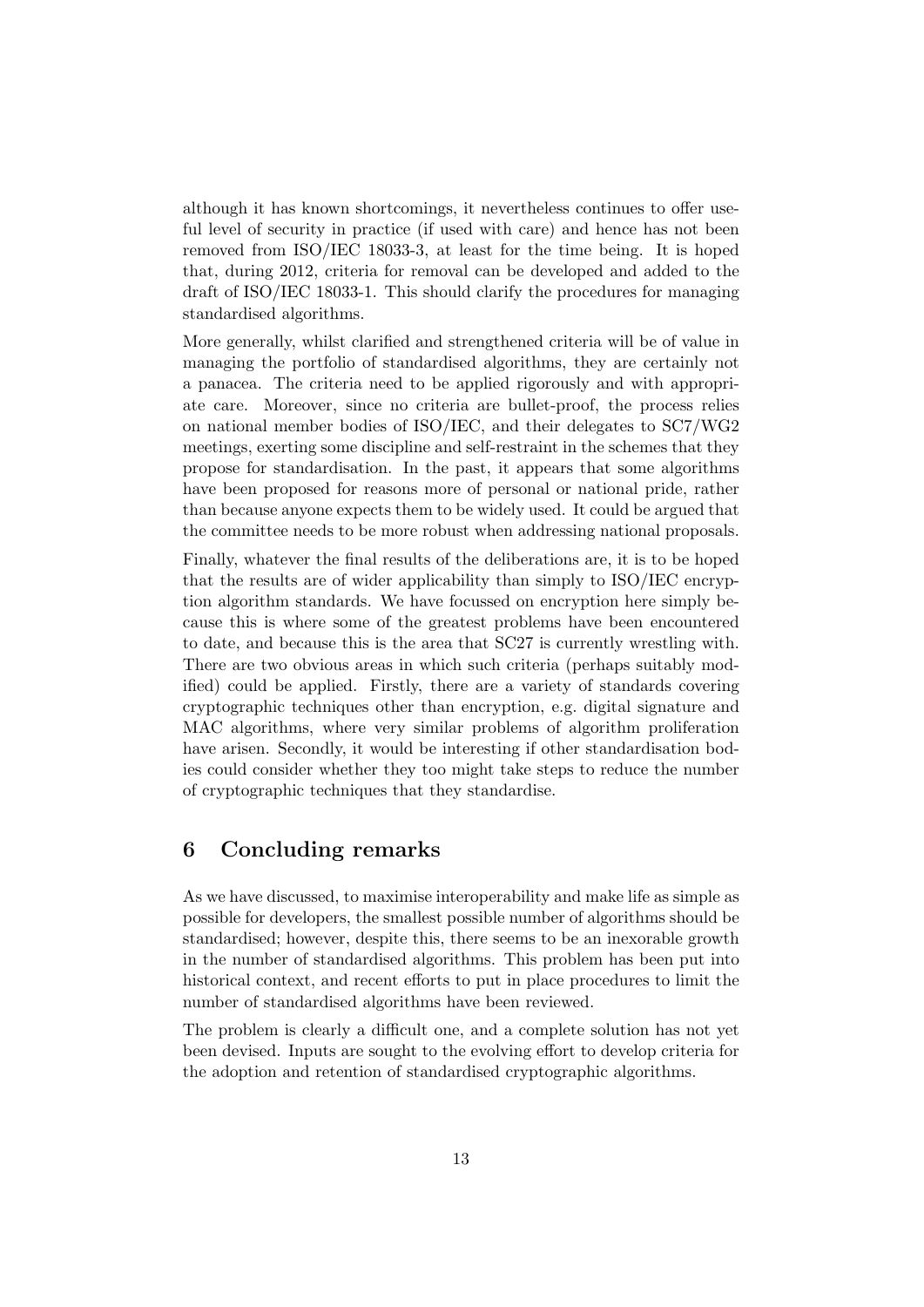### **References**

- [1] M. Curtin and J. Dolske. A brute force seach of DES keyspace. *;login: — The Magazine of the USENIX Association*, May 1998. also available from http://www.interhack.net/pubs/des-key-crack/.
- [2] A. W. Dent and C. J. Mitchell. *User's Guide to Cryptography and Standards*. Artech House, Boston, MA, 2005.
- [3] W. Diffie and M. Hellman. Exhaustive cryptanalysis of the NBS data encryption standard. *IEEE Computer*, 10(6):74–84, June 1977.
- [4] J. Gilmore. *Cracking DES: Secrets of Encryption Research, Wiretap Politics and Chip Design*. O'Reilly, 1998.
- [5] IEEE Standards Association, US. *1363-2000 IEEE Standard Specifications for Public-Key Cryptography*, 2000.
- [6] IEEE Standards Association, US. *1363a-2004 IEEE Standard Specifications for Public-Key Cryptography — Amendment 1: Additional Techniques*, 2004.
- [7] IEEE Standards Association, US. *1363.1-2008 IEEE Standard Specification for Public Key Cryptographic Techniques Based on Hard Problems over Lattices*, 2008.
- [8] IEEE Standards Association, US. *1363.2-2008 IEEE Standard Specification for Password-Based Public-Key Cryptographic Techniques*, 2008.
- [9] International Organization for Standardization, Genève, Switzerland. *ISO/IEC 9979: 1999, Information technology — Security techniques — Procedures for the registration of cryptographic algorithms*, 2nd edition, 1999.
- [10] International Organization for Standardization, Genève, Switzerland. *ISO/IEC JTC1/SC27 N2723, ISO/IEC 1st WD 18033-1, Information technology — Security techniques — Encryption Algorithms — Part 1: General*, February 2001.
- [11] International Organization for Standardization, Genève, Switzerland. *ISO/IEC 18033-1:2005, Information technology — Security techniques — Encryption Algorithms — Part 1: General*, 2005.
- [12] International Organization for Standardization, Genève, Switzerland. *ISO/IEC 10116: 2006, Information technology — Security techniques — Modes of operation for an n-bit block cipher*, 3rd edition, 2006.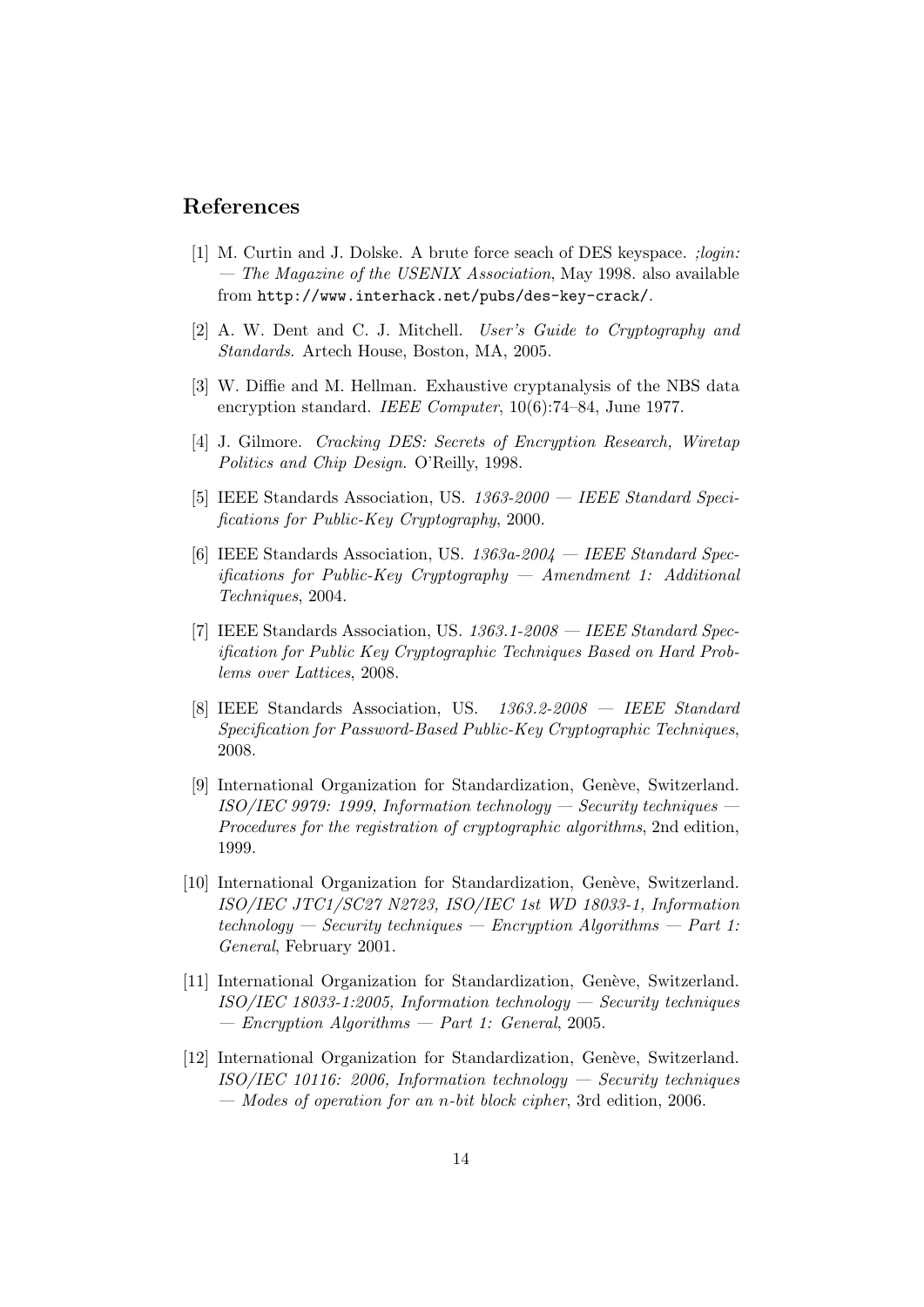- [13] International Organization for Standardization, Genève, Switzerland. *ISO/IEC 18033-2:2006, Information technology — Security techniques — Encryption Algorithms — Part 2: Asymmetric Ciphers*, 2006.
- [14] International Organization for Standardization, Genève, Switzerland. *ISO/IEC JTC1/SC27 N7629, Russian NB NWI Proposal on Amendment 1 to ISO/IEC 18033-3:2005*, April 2009.
- [15] International Organization for Standardization, Genève, Switzerland. *ISO/IEC 18033-3:2010, Information technology — Security techniques — Encryption algorithms — Part 3: Block ciphers*, 2nd edition, 2010.
- [16] International Organization for Standardization, Genève, Switzerland. *ISO/IEC JTC1/SC27 N9167, Report of the 41st meeting of SC 27/WG 2*, November 2010.
- [17] International Organization for Standardization, Genève, Switzerland. *ISO/IEC JTC1/SC27 N9332, ECRYPT II liaison statement regarding ECRYPT II position on stream ciphers*, September 2010.
- [18] International Organization for Standardization, Genève, Switzerland. *ISO/IEC JTC1/SC27 N9429, Call for contributions (questionnaire) to the SC 27/WG 2 study period on criteria for the standardization of encryption algorithms*, October 2010.
- [19] International Organization for Standardization, Genève, Switzerland. *ISO/IEC 18033-4:2011, Information technology — Security techniques — Encryption Algorithms — Part 4: Stream Ciphers*, 2nd edition, 2011.
- [20] International Organization for Standardization, Genève, Switzerland. *ISO/IEC DIS 29192-4, Information technology — Security techniques — Lightweight cryptography — Part 4: Mechanisms using asymmetric techniques*, December 2011.
- [21] International Organization for Standardization, Genève, Switzerland. *ISO/IEC JTC1/SC27 N10130, Summary of voting on document SC 27 N10068 — A 60-day letter ballot on Russian block cipher GOST*, August 2011.
- [22] International Organization for Standardization, Genève, Switzerland. *ISO/IEC JTC1/SC27 N10427, Text for ISO/IEC 2nd WD 18033-1 (Revision)*, December 2011.
- [23] International Organization for Standardization, Genève, Switzerland. *ISO/IEC 29192-1:2012, Information technology — Security techniques — Lightweight cryptography — Part 1: General*, 2012.